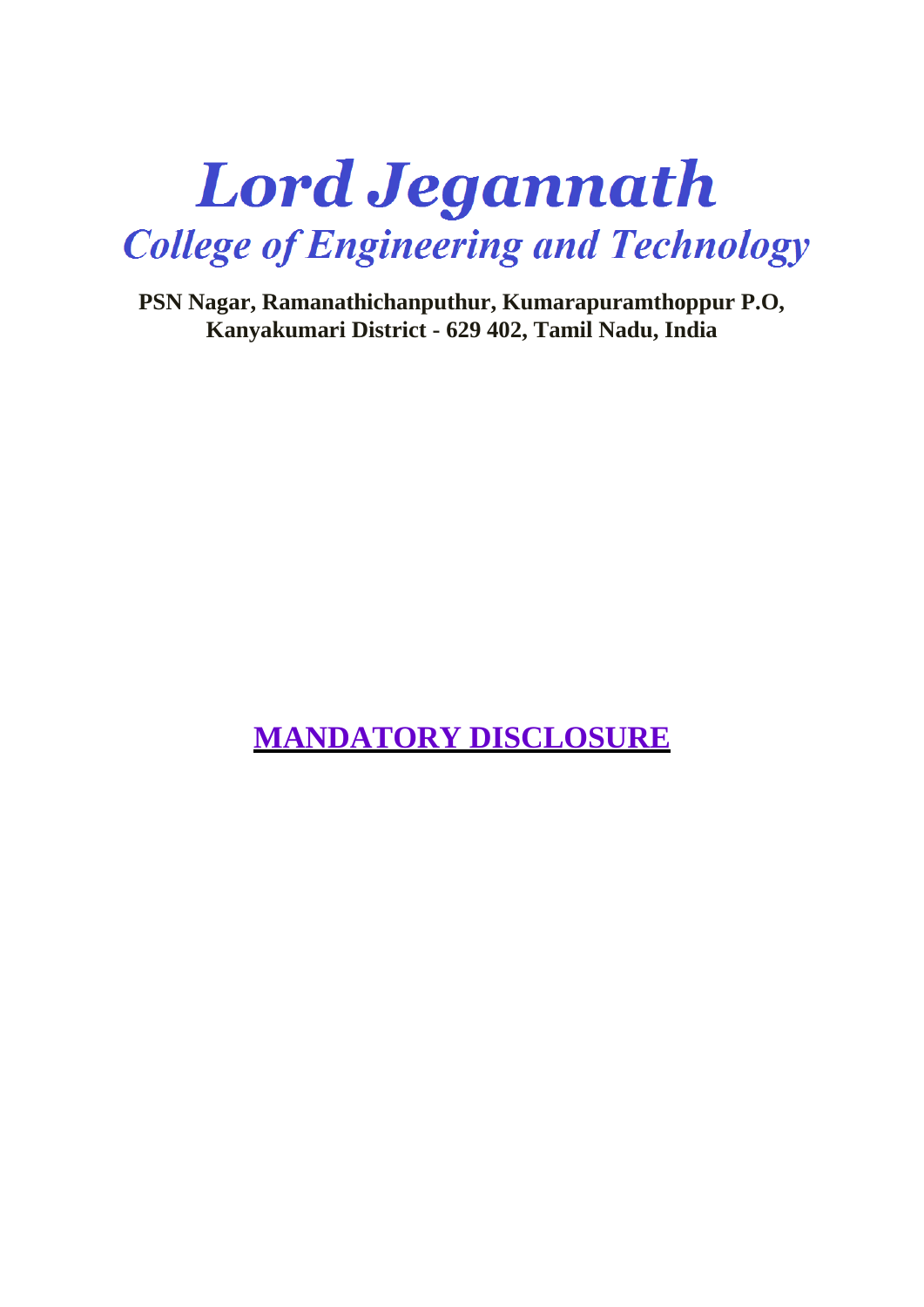## **1. Institution details**

| <b>Description</b>       | Details provided by the Institution                                                      |  |  |  |
|--------------------------|------------------------------------------------------------------------------------------|--|--|--|
| Name of the Institution  | <b>Lord Jegannath College of Engineering and Technology</b>                              |  |  |  |
| Address                  | PSN Nagar, Ramanathichanputhur<br>Marungoor, Kanyakumari District,<br>Tamil Nadu, 629402 |  |  |  |
| Town/Village             | Marungoor                                                                                |  |  |  |
| State/UT                 | Tamilnadu                                                                                |  |  |  |
| Pin                      | 629402                                                                                   |  |  |  |
| <b>Land Phone Number</b> | 04652-254919                                                                             |  |  |  |
| Cell Number              | 9442367452                                                                               |  |  |  |
| <b>FAX Number</b>        | 04652-254884                                                                             |  |  |  |
| E-mail                   | principallicet@yahoo.com                                                                 |  |  |  |
| Alternate E-mail         | principallicet@gmail.com                                                                 |  |  |  |
| <b>Website Address</b>   | www.ljcet.org                                                                            |  |  |  |
| <b>Institution Type</b>  | Private                                                                                  |  |  |  |

## **2. Details about Parent Organization**

| Name of the Parent<br>Organization | PSN EDUCATIONAL & CHARITABLE<br><b>TRUST</b> |
|------------------------------------|----------------------------------------------|
| <b>Address</b>                     | 12.P.S Nadar Building, Court Road            |
| Town/Village                       | Nagercoil                                    |
| State/UT                           | Tamilnadu                                    |
| <b>District</b>                    | Kanyakumari                                  |
| Pin                                | 629001                                       |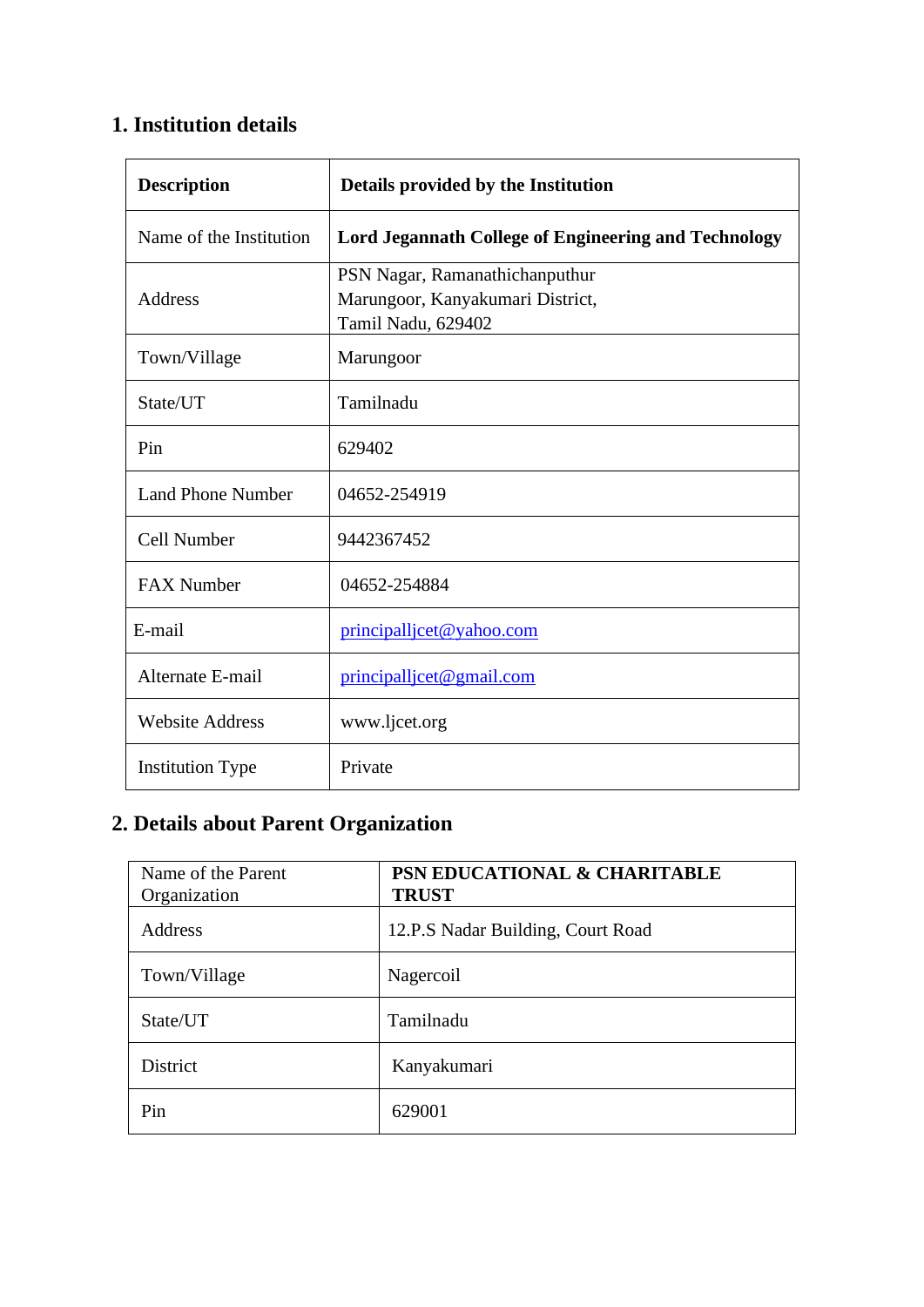# **3. Head of Institution**

| Name            | Dr. G. JIJI                                                                              |
|-----------------|------------------------------------------------------------------------------------------|
| Designation     | Principal                                                                                |
| Date of Joining | 24/09/2018                                                                               |
| Address         | PSN Nagar, Ramanathichanputhur<br>Marungoor, Kanyakumari District,<br>Tamil Nadu, 629402 |
| Mobile No       | 9442367452                                                                               |
| Email           | principallicet@gmail.com                                                                 |

#### **4. Land Location Details**

| Location                        | Rural    |
|---------------------------------|----------|
| <b>Title Deeds</b>              | 1        |
| Latitude                        | 77.52447 |
| Longitude                       | 8.17141  |
| Location map of the Institution |          |

#### **5. Building Details**

| No of Buildings               | 8     |
|-------------------------------|-------|
| Total Built-Up Area (Sq.mts)  | 27725 |
| Total Carpet Area (Sq.mts)    | 19725 |
| <b>Total Circulation Area</b> | 700   |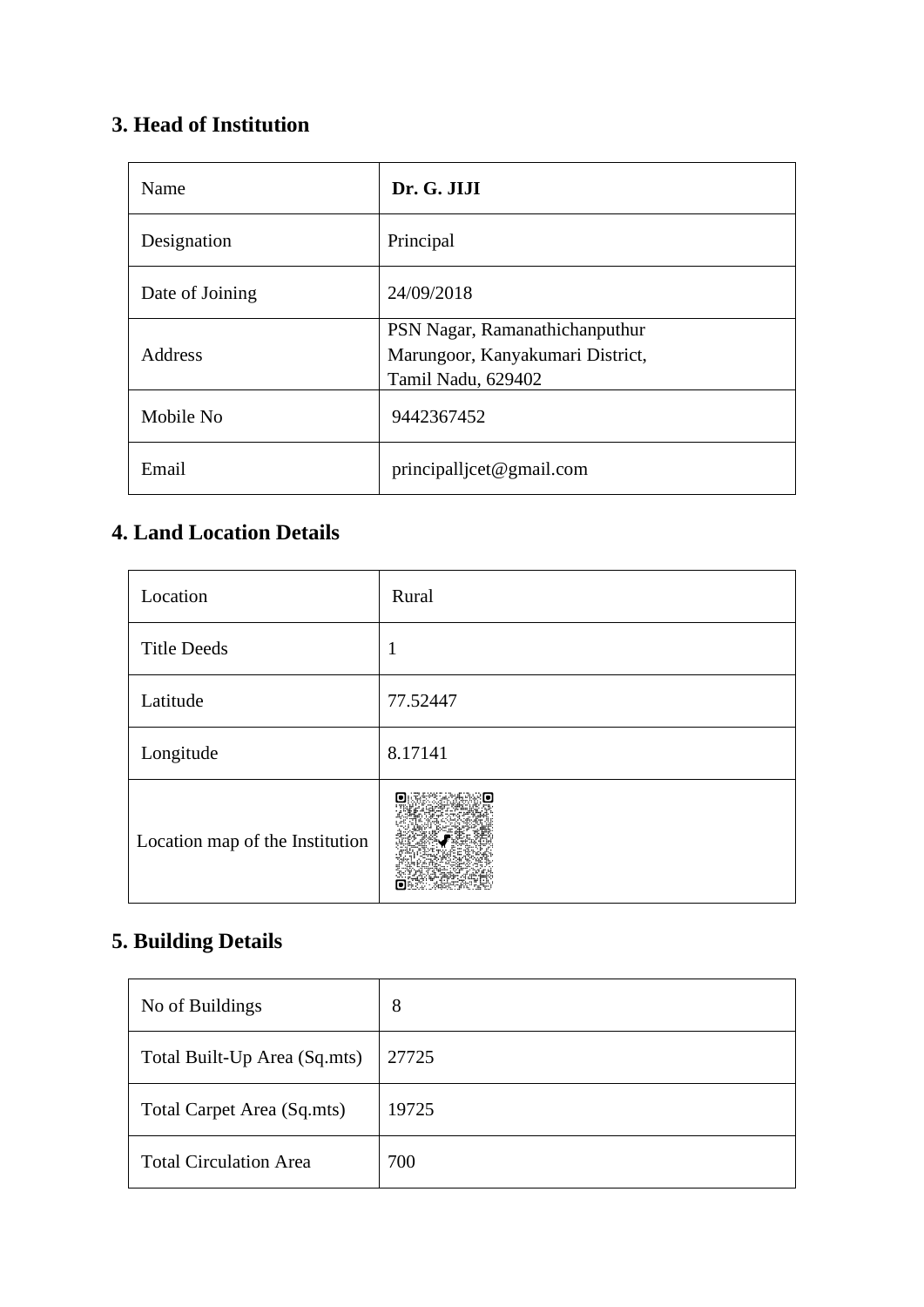# **6. Approved course Details**

| Sl.<br>N <sub>o</sub> | Program                       | Level of<br>Course | Degree     | Course                                          | Course<br>Duratio<br>$\mathbf n$<br>(Years) | Year<br>Started as<br>per<br><b>AICTE</b> |
|-----------------------|-------------------------------|--------------------|------------|-------------------------------------------------|---------------------------------------------|-------------------------------------------|
| 1.                    | Engineering and<br>Technology | Under<br>Graduate  | B.E        | Aeronautical<br>Engineering                     | $\overline{4}$                              | 2006                                      |
| 2.                    | Engineering and<br>Technology | Under<br>Graduate  | B.E        | Civil<br>Engineering                            | $\overline{4}$                              | 2011                                      |
| 3.                    | Engineering and<br>Technology | Under<br>Graduate  | B.E        | Computer<br>Science and<br>Engineering          | $\overline{4}$                              | 2006                                      |
| 4.                    | Engineering and<br>Technology | Under<br>Graduate  | B.E        | Electrical and<br>Electronics<br>Engineering    | $\overline{4}$                              | 2014                                      |
| 5.                    | Engineering and<br>Technology | Under<br>Graduate  | B.E        | Electronics and<br>Communication<br>Engineering | $\overline{4}$                              | 2006                                      |
| 6.                    | Engineering and<br>Technology | Under<br>Graduate  | B.E        | Mechanical<br>Engineering                       | $\overline{4}$                              | 2006                                      |
| 7.                    | Engineering and<br>Technology | Under<br>Graduate  | B.E        | Robotics and<br>Automation                      | $\overline{4}$                              | 2012                                      |
| 8.                    | Engineering and<br>Technology | Post<br>Graduate   | M.E        | Applied<br>Electronics                          | $\overline{2}$                              | 2011                                      |
| 9.                    | Engineering and<br>Technology | Post<br>Graduate   | M.E        | Communication<br><b>Systems</b>                 | $\overline{2}$                              | 2013                                      |
| 10.                   | Engineering and<br>Technology | Post<br>Graduate   | M.E        | Computer<br>Science and<br>Engineering          | $\overline{2}$                              | 2012                                      |
| 11.                   | Engineering and<br>Technology | Post<br>Graduate   | M.E        | CAD/CAM                                         | $\overline{2}$                              | 2014                                      |
| 12.                   | Engineering and<br>Technology | Post<br>Graduate   | M.E        | Manufacturing<br>Engineering                    | $\overline{2}$                              | 2010                                      |
| 13.                   | Computer<br>Applications      | Post<br>Graduate   | <b>MCA</b> | Master of<br>Computer<br>Applications           | $\overline{2}$                              | 2007                                      |
| 14.                   | Management<br><b>Studies</b>  | Post<br>Graduate   | <b>MBA</b> | Masters in<br><b>Business</b><br>Administration | $\overline{2}$                              | 2008                                      |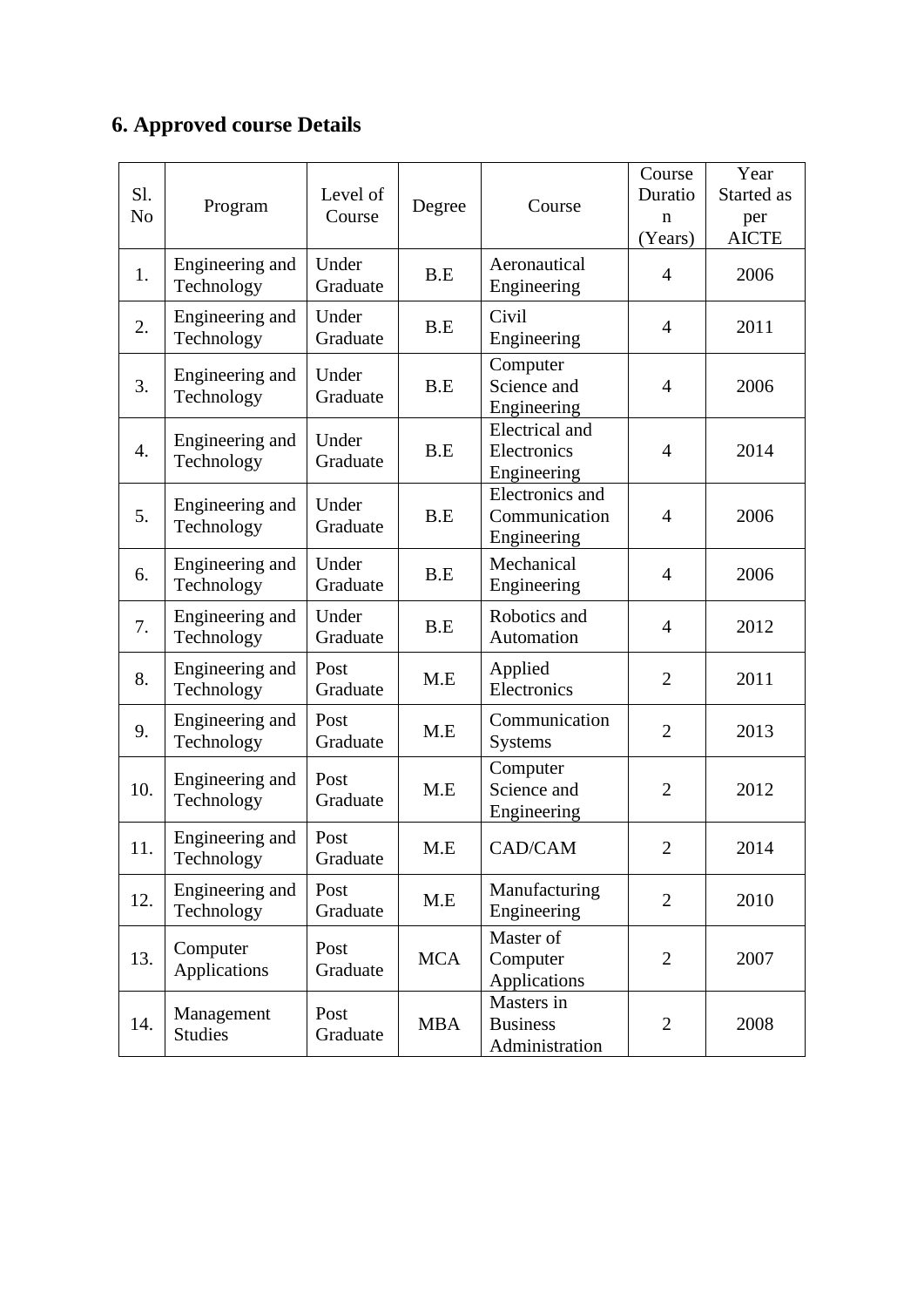# **7. Instructional Area**

| Sl.<br>N <sub>o</sub> | Level     | Room Type            | Room<br>Id/Name  | <b>Building Name</b> | Area of Room in<br>sqm |
|-----------------------|-----------|----------------------|------------------|----------------------|------------------------|
| 1.                    | <b>UG</b> | Classroom            | AE II            | <b>BLOCK 2</b>       | 69                     |
| 2.                    | <b>UG</b> | Classroom            | AE III           | <b>BLOCK 2</b>       | 69                     |
| 3.                    | <b>UG</b> | Classroom            | AE IV            | <b>BLOCK 2</b>       | 69                     |
| 4.                    | <b>UG</b> | Seminar Hall         | AE SH            | <b>BLOCK 2</b>       | 135                    |
| 5.                    | <b>UG</b> | <b>Tutorial Room</b> | AE TR            | <b>BLOCK 2</b>       | 36                     |
| 6.                    | <b>UG</b> | Laboratory           | <b>AERML</b>     | <b>BLOCK 2</b>       | 69                     |
| 7.                    | <b>UG</b> | Classroom            | <b>AGE I</b>     | <b>BLOCK 1</b>       | 69                     |
| 8.                    | <b>UG</b> | Classroom            | <b>AGE II</b>    | <b>BLOCK 1</b>       | 69                     |
| 9.                    | <b>UG</b> | Classroom            | <b>AGE III</b>   | <b>BLOCK 6</b>       | 69                     |
| 10.                   | <b>UG</b> | Classroom            | <b>AGE IV</b>    | <b>BLOCK 3</b>       | 69                     |
| 11.                   | <b>UG</b> | Laboratory           | AGE L1           | <b>BLOCK 3</b>       | 69                     |
| 12.                   | <b>UG</b> | Laboratory           | <b>ARMLAB</b>    | <b>BLOCK 2</b>       | 69                     |
| 13.                   | <b>UG</b> | Laboratory           | <b>ASILAB</b>    | <b>BLOCK 2</b>       | 69                     |
| 14.                   | UG        | Laboratory           | ASL II           | <b>BLOCK 2</b>       | 69                     |
| 15.                   | UG        | Laboratory           | <b>ASLAB</b>     | <b>BLOCK 2</b>       | 69                     |
| 16.                   | <b>UG</b> | Laboratory           | AVS <sub>L</sub> | <b>BLOCK 3</b>       | 69                     |
| 17.                   | <b>UG</b> | Classroom            | <b>BME I</b>     | <b>BLOCK 1</b>       | 69                     |
| 18.                   | UG        | Classroom            | <b>BME II</b>    | <b>BLOCK 1</b>       | 69                     |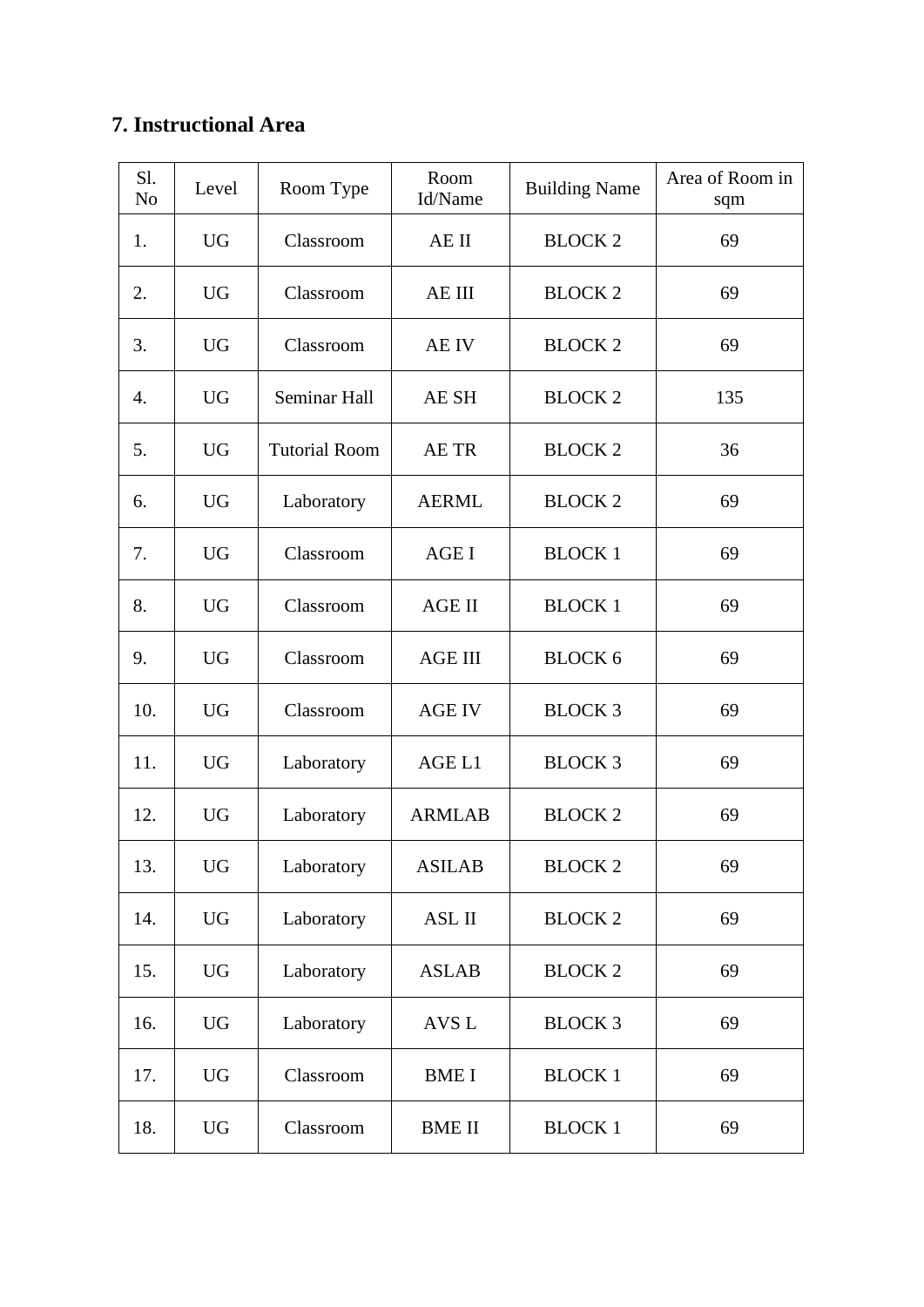| 19. | <b>UG</b> | Seminar Hall         | <b>BME SH</b>    | <b>BLOCK 1</b> | 135 |
|-----|-----------|----------------------|------------------|----------------|-----|
| 20. | <b>UG</b> | <b>Tutorial Room</b> | <b>BME TR</b>    | <b>BLOCK 1</b> | 36  |
| 21. | <b>UG</b> | Laboratory           | <b>CABD</b>      | <b>BLOCK 3</b> | 69  |
| 22. | <b>UG</b> | Laboratory           | CD/CM            | <b>BLOCK 3</b> | 69  |
| 23. | <b>UG</b> | Laboratory           | CD/CML           | <b>BLOCK 3</b> | 69  |
| 24. | <b>UG</b> | Seminar Hall         | <b>CESH</b>      | <b>BLOCK 3</b> | 135 |
| 25. | <b>UG</b> | <b>Tutorial Room</b> | <b>CETR</b>      | <b>BLOCK 3</b> | 36  |
| 26. | <b>UG</b> | Classroom            | <b>CEI</b>       | <b>BLOCK 3</b> | 69  |
| 27. | <b>UG</b> | Classroom            | <b>CEII</b>      | <b>BLOCK 3</b> | 69  |
| 28. | <b>UG</b> | Classroom            | <b>CEIII</b>     | <b>BLOCK 3</b> | 69  |
| 29. | <b>UG</b> | Classroom            | <b>CEIV</b>      | <b>BLOCK 3</b> | 69  |
| 30. | <b>UG</b> | Laboratory           | CGS <sub>L</sub> | <b>BLOCK 3</b> | 69  |
| 31. | <b>UG</b> | Laboratory           | <b>CHMTRY</b>    | <b>BLOCK 2</b> | 120 |
| 32. | <b>UG</b> | Laboratory           | CIM L            | <b>BLOCK 3</b> | 69  |
| 33. | <b>UG</b> | Laboratory           | <b>CPLAB</b>     | <b>BLOCK 2</b> | 69  |
| 34. | <b>UG</b> | <b>BLOCK 4</b>       | CR WO            | <b>BLOCK 4</b> | 200 |
| 35. | <b>UG</b> | Laboratory           | <b>CS L10</b>    | <b>BLOCK 2</b> | 69  |
| 36. | <b>UG</b> | Classroom            | <b>CSEI</b>      | <b>BLOCK 2</b> | 69  |
| 37. | <b>UG</b> | Classroom            | <b>CSE II</b>    | <b>BLOCK 2</b> | 69  |
| 38. | <b>UG</b> | Classroom            | <b>CSE IV</b>    | <b>BLOCK 2</b> | 69  |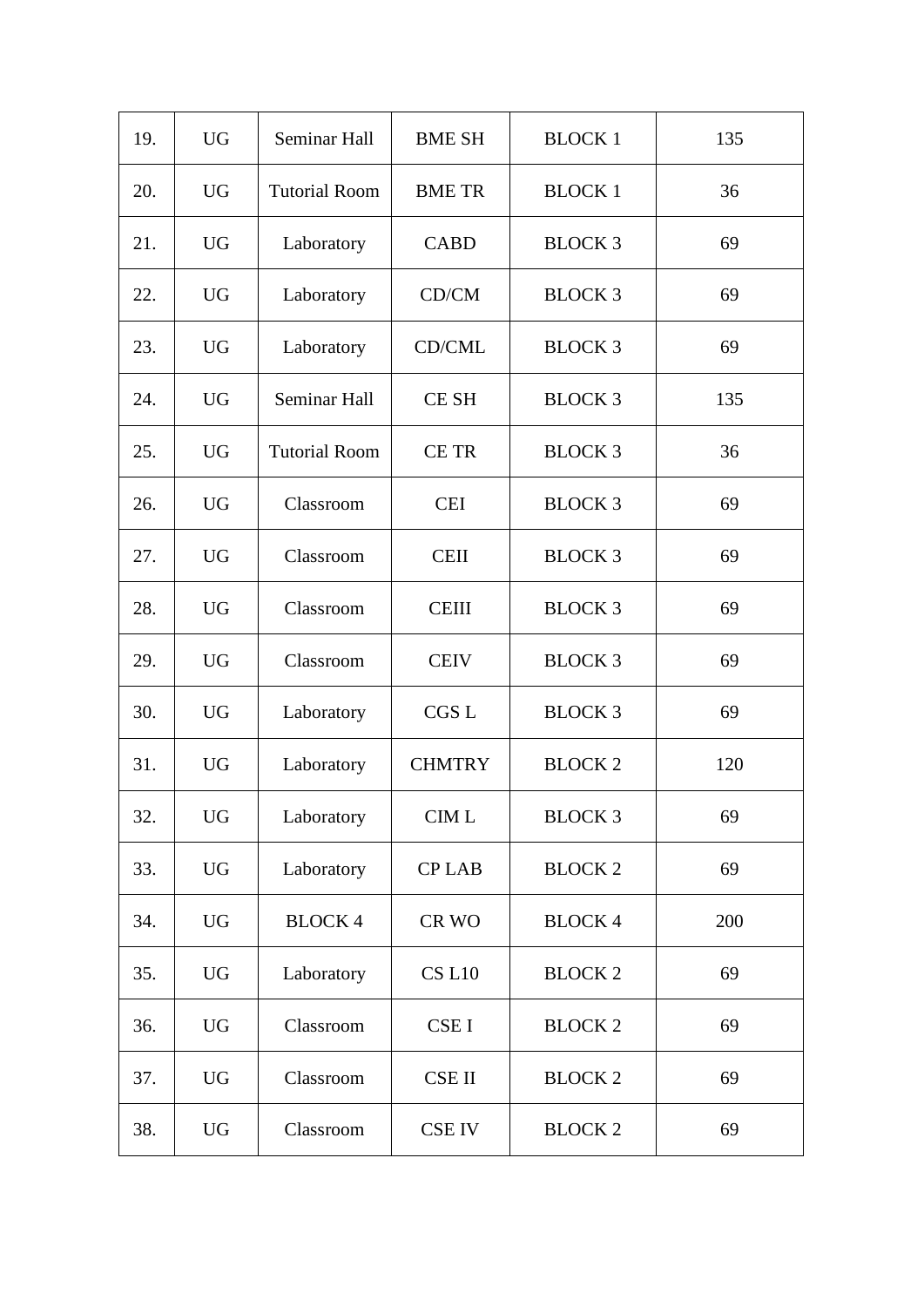| 39. | <b>UG</b> | Seminar Hall         | <b>CSE SH</b>      | <b>BLOCK 2</b> | 135 |
|-----|-----------|----------------------|--------------------|----------------|-----|
| 40. | <b>UG</b> | <b>Tutorial Room</b> | <b>CSE TR</b>      | <b>BLOCK 2</b> | 36  |
| 41. | <b>UG</b> | Classroom            | <b>CSEIII</b>      | <b>BLOCK 2</b> | 69  |
| 42. | <b>UG</b> | Laboratory           | CSLAB1             | <b>BLOCK 2</b> | 69  |
| 43. | <b>UG</b> | Laboratory           | CSLAB <sub>2</sub> | <b>BLOCK 2</b> | 69  |
| 44. | <b>UG</b> | Laboratory           | CSLAB3             | <b>BLOCK 2</b> | 69  |
| 45. | <b>UG</b> | Laboratory           | CSLAB4             | <b>BLOCK 2</b> | 69  |
| 46. | <b>UG</b> | Laboratory           | CSLAB5             | <b>BLOCK 2</b> | 69  |
| 47. | <b>UG</b> | Laboratory           | CSLAB6             | <b>BLOCK 2</b> | 69  |
| 48. | <b>UG</b> | Laboratory           | CSLAB7             | <b>BLOCK 2</b> | 69  |
| 49. | <b>UG</b> | Laboratory           | CSLAB <sub>8</sub> | <b>BLOCK 2</b> | 69  |
| 50. | <b>UG</b> | Laboratory           | CSLAB9             | <b>BLOCK 2</b> | 69  |
| 51. | <b>UG</b> | Laboratory           | DE LAB             | <b>BLOCK 2</b> | 69  |
| 52. | <b>UG</b> | Drawing Hall         | DH I               | <b>BLOCK 2</b> | 184 |
| 53. | <b>UG</b> | Laboratory           | DOM L              | <b>BLOCK 4</b> | 69  |
| 54. | <b>UG</b> | Laboratory           | DS LAB             | <b>BLOCK 2</b> | 69  |
| 55. | <b>UG</b> | Laboratory           | DSP <sub>L</sub>   | <b>BLOCK 2</b> | 69  |
| 56. | <b>UG</b> | Classroom            | EC I               | <b>BLOCK 2</b> | 69  |
| 57. | <b>UG</b> | Classroom            | EC II              | <b>BLOCK 2</b> | 69  |
| 58. | <b>UG</b> | Classroom            | $EC$ III           | <b>BLOCK 2</b> | 69  |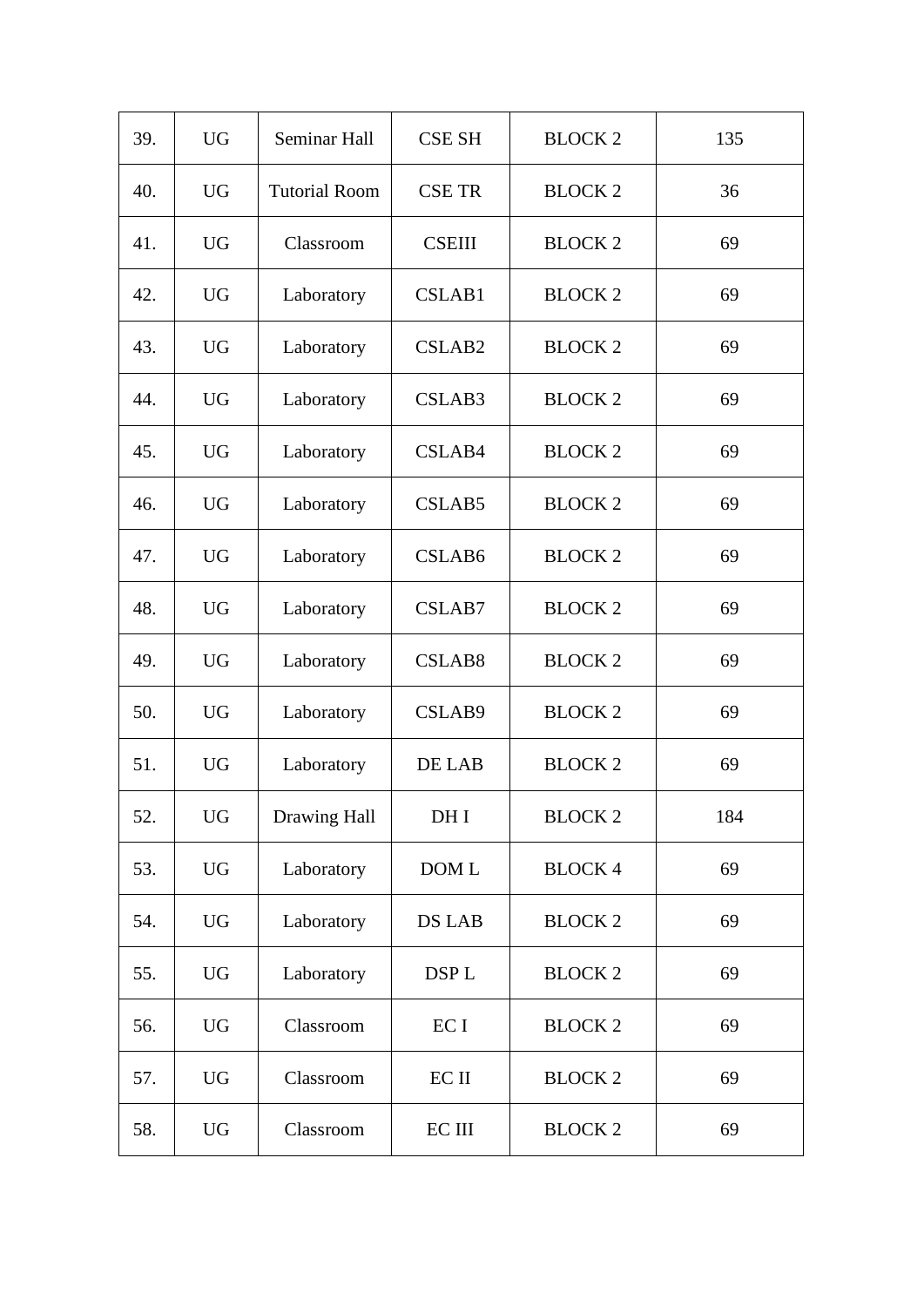| 59. | <b>UG</b> | Classroom            | <b>EC IV</b>      | <b>BLOCK 2</b> | 69  |
|-----|-----------|----------------------|-------------------|----------------|-----|
| 60. | <b>UG</b> | Seminar Hall         | <b>ECSH</b>       | <b>BLOCK 2</b> | 135 |
| 61. | <b>UG</b> | <b>Tutorial Room</b> | <b>ECTR</b>       | <b>BLOCK 2</b> | 36  |
| 62. | <b>UG</b> | Laboratory           | <b>ECIL</b>       | <b>BLOCK 2</b> | 69  |
| 63. | <b>UG</b> | Laboratory           | <b>ECII L</b>     | <b>BLOCK 2</b> | 69  |
| 64. | <b>UG</b> | Classroom            | EE I              | <b>BLOCK 5</b> | 69  |
| 65. | <b>UG</b> | Classroom            | EE II             | <b>BLOCK 5</b> | 69  |
| 66. | <b>UG</b> | Classroom            | EE III            | <b>BLOCK 5</b> | 69  |
| 67. | <b>UG</b> | Classroom            | <b>EE IV</b>      | <b>BLOCK 5</b> | 69  |
| 68. | <b>UG</b> | Laboratory           | EE <sub>L1</sub>  | <b>BLOCK 5</b> | 69  |
| 69. | <b>UG</b> | Laboratory           | EE <sub>L2</sub>  | <b>BLOCK 5</b> | 69  |
| 70. | <b>UG</b> | Laboratory           | EE L3             | <b>BLOCK 5</b> | 69  |
| 71. | <b>UG</b> | Laboratory           | EE L <sub>4</sub> | <b>BLOCK 5</b> | 69  |
| 72. | <b>UG</b> | Laboratory           | EE L5             | <b>BLOCK 5</b> | 69  |
| 73. | <b>UG</b> | Laboratory           | EE L6             | <b>BLOCK 5</b> | 69  |
| 74. | <b>UG</b> | Laboratory           | EE LAB            | <b>BLOCK 2</b> | 69  |
| 75. | UG        | Seminar Hall         | EE SR             | <b>BLOCK 5</b> | 135 |
| 76. | <b>UG</b> | <b>Tutorial Room</b> | <b>EETR</b>       | <b>BLOCK 5</b> | 36  |
| 77. | <b>UG</b> | Laboratory           | <b>EEE L</b>      | <b>BLOCK 2</b> | 69  |
| 78. | <b>UG</b> | Laboratory           | EEE L7            | <b>BLOCK 6</b> | 69  |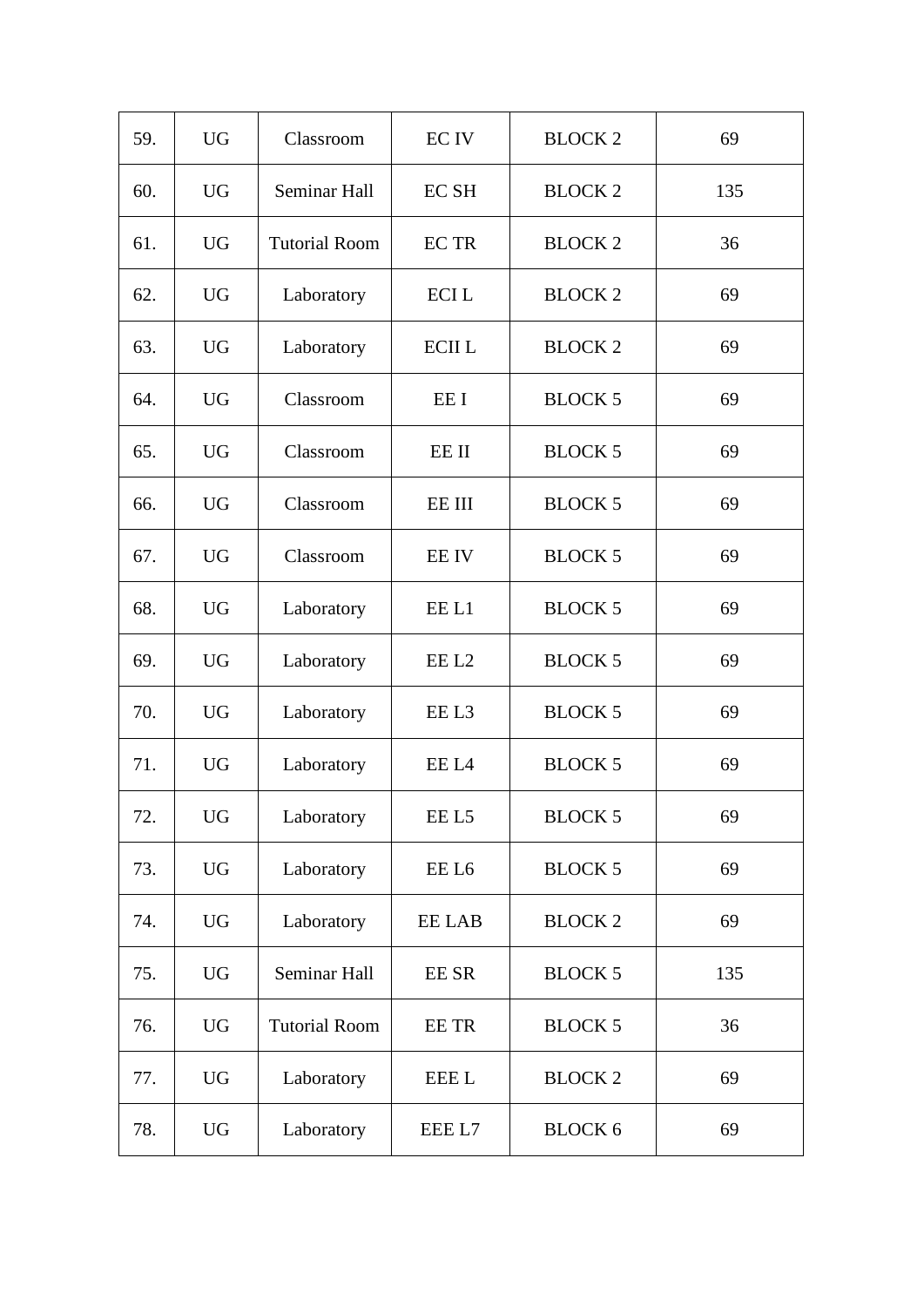| 79. | <b>UG</b> | Laboratory           | EEE L8        | <b>BLOCK 6</b> | 69  |
|-----|-----------|----------------------|---------------|----------------|-----|
| 80. | <b>UG</b> | Laboratory           | EM L          | <b>BLOCK 2</b> | 69  |
| 81. | <b>UG</b> | Laboratory           | <b>EMM L</b>  | <b>BLOCK 3</b> | 69  |
| 82. | <b>UG</b> | Laboratory           | <b>EPL L</b>  | <b>BLOCK4</b>  | 69  |
| 83. | <b>UG</b> | Laboratory           | <b>FM LAB</b> | <b>BLOCK 2</b> | 74  |
| 84. | <b>UG</b> | Laboratory           | <b>HDWL</b>   | <b>BLOCK 3</b> | 69  |
| 85. | <b>UG</b> | Laboratory           | HMT L         | <b>BLOCK 3</b> | 69  |
| 86. | <b>UG</b> | Laboratory           | <b>HY LAB</b> | <b>BLOCK4</b>  | 69  |
| 87. | <b>UG</b> | Laboratory           | <b>JP LAB</b> | <b>BLOCK 1</b> | 69  |
| 88. | <b>UG</b> | Classroom            | ME I          | <b>BLOCK 3</b> | 69  |
| 89. | <b>UG</b> | Classroom            | ME II         | <b>BLOCK 3</b> | 69  |
| 90. | <b>UG</b> | Classroom            | ME III        | <b>BLOCK 3</b> | 69  |
| 91. | <b>UG</b> | Classroom            | <b>MEIV</b>   | <b>BLOCK 3</b> | 69  |
| 92. | <b>UG</b> | Seminar Hall         | <b>MECHSH</b> | <b>BLOCK 3</b> | 135 |
| 93. | <b>UG</b> | <b>Tutorial Room</b> | <b>MECHTR</b> | <b>BLOCK 3</b> | 36  |
| 94. | <b>UG</b> | Laboratory           | <b>MEPL L</b> | <b>BLOCK 3</b> | 74  |
| 95. | <b>UG</b> | Laboratory           | MFT L         | <b>BLOCK 3</b> | 69  |
| 96. | <b>UG</b> | Laboratory           | MHT L         | <b>BLOCK 3</b> | 74  |
| 97. | <b>UG</b> | Laboratory           | <b>MPMCL</b>  | <b>BLOCK 3</b> | 69  |
| 98. | <b>UG</b> | Laboratory           | <b>NW LAB</b> | <b>BLOCK 2</b> | 69  |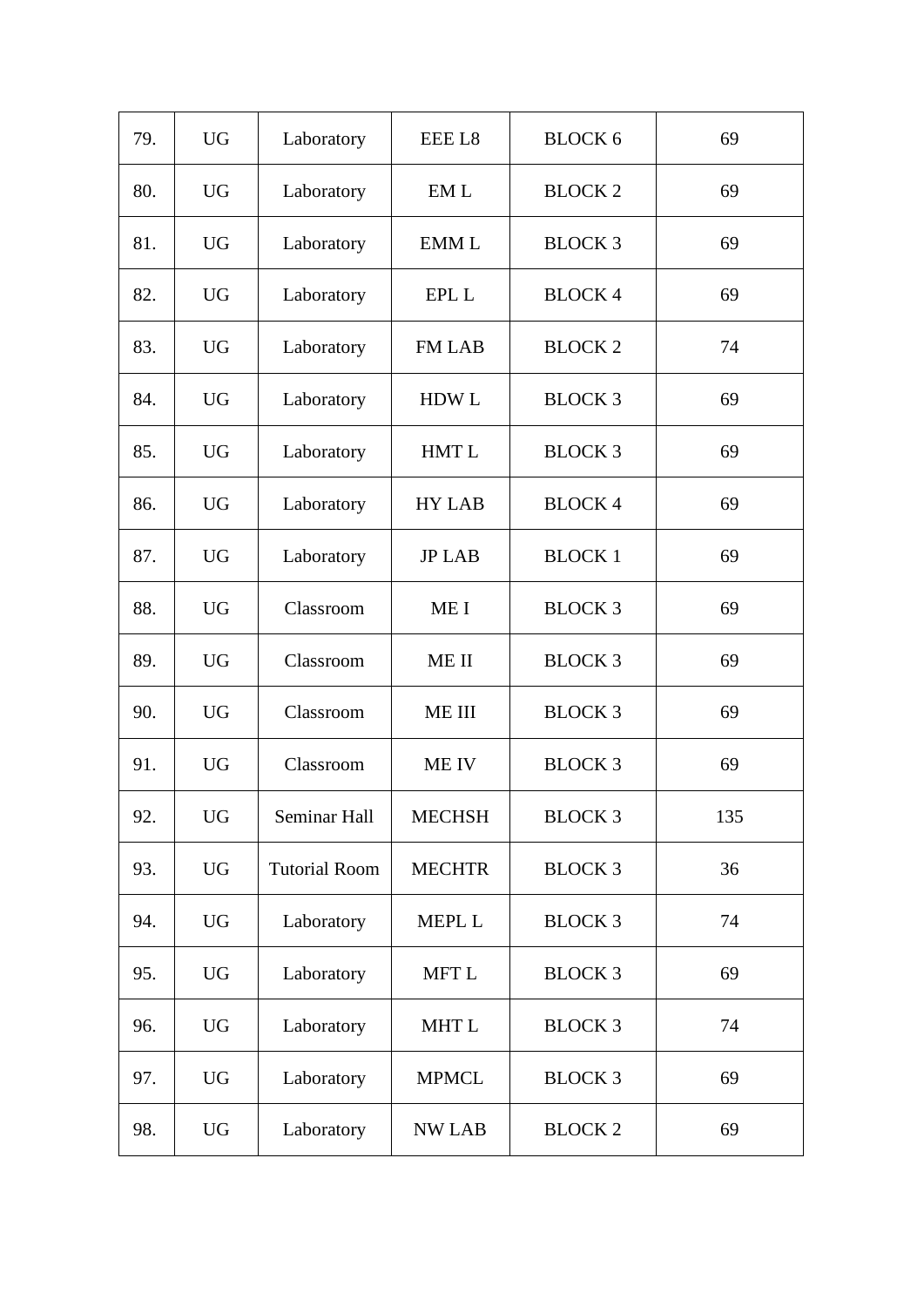| 99.  | <b>UG</b> | Laboratory           | <b>OOPS L</b>      | <b>BLOCK 6</b> | 69  |
|------|-----------|----------------------|--------------------|----------------|-----|
| 100. | <b>UG</b> | Laboratory           | <b>PHYS</b>        | <b>BLOCK 2</b> | 120 |
| 101. | <b>UG</b> | Laboratory           | PL LAB             | <b>BLOCK 3</b> | 69  |
| 102. | <b>UG</b> | Classroom            | RA <sub>I</sub>    | <b>BLOCK 3</b> | 69  |
| 103. | <b>UG</b> | Classroom            | <b>RAII</b>        | <b>BLOCK 3</b> | 69  |
| 104. | <b>UG</b> | Classroom            | <b>RAIII</b>       | <b>BLOCK 3</b> | 69  |
| 105. | <b>UG</b> | Classroom            | <b>RAIV</b>        | <b>BLOCK 3</b> | 69  |
| 106. | <b>UG</b> | Laboratory           | RAL <sub>5</sub>   | <b>BLOCK 3</b> | 69  |
| 107. | <b>UG</b> | Laboratory           | RA <sub>L6</sub>   | <b>BLOCK 3</b> | 69  |
| 108. | <b>UG</b> | Seminar Hall         | <b>RASH</b>        | <b>BLOCK 3</b> | 135 |
| 109. | <b>UG</b> | <b>Tutorial Room</b> | <b>RATR</b>        | <b>BLOCK 3</b> | 36  |
| 110. | <b>UG</b> | Laboratory           | RALAB1             | <b>BLOCK 3</b> | 69  |
| 111. | <b>UG</b> | Laboratory           | RALAB2             | <b>BLOCK 3</b> | 69  |
| 112. | <b>UG</b> | Laboratory           | RALAB3             | <b>BLOCK 3</b> | 69  |
| 113. | <b>UG</b> | Laboratory           | RALAB4             | <b>BLOCK 3</b> | 69  |
| 114. | <b>UG</b> | Laboratory           | RALAB7             | <b>BLOCK 6</b> | 69  |
| 115. | <b>UG</b> | Laboratory           | RALAB <sub>8</sub> | <b>BLOCK 6</b> | 69  |
| 116. | <b>UG</b> | Laboratory           | <b>SML</b>         | <b>BLOCK 3</b> | 69  |
| 117. | <b>UG</b> | Laboratory           | SML1               | <b>BLOCK 3</b> | 69  |
| 118. | <b>UG</b> | Laboratory           | <b>SM LAB</b>      | <b>BLOCK 3</b> | 74  |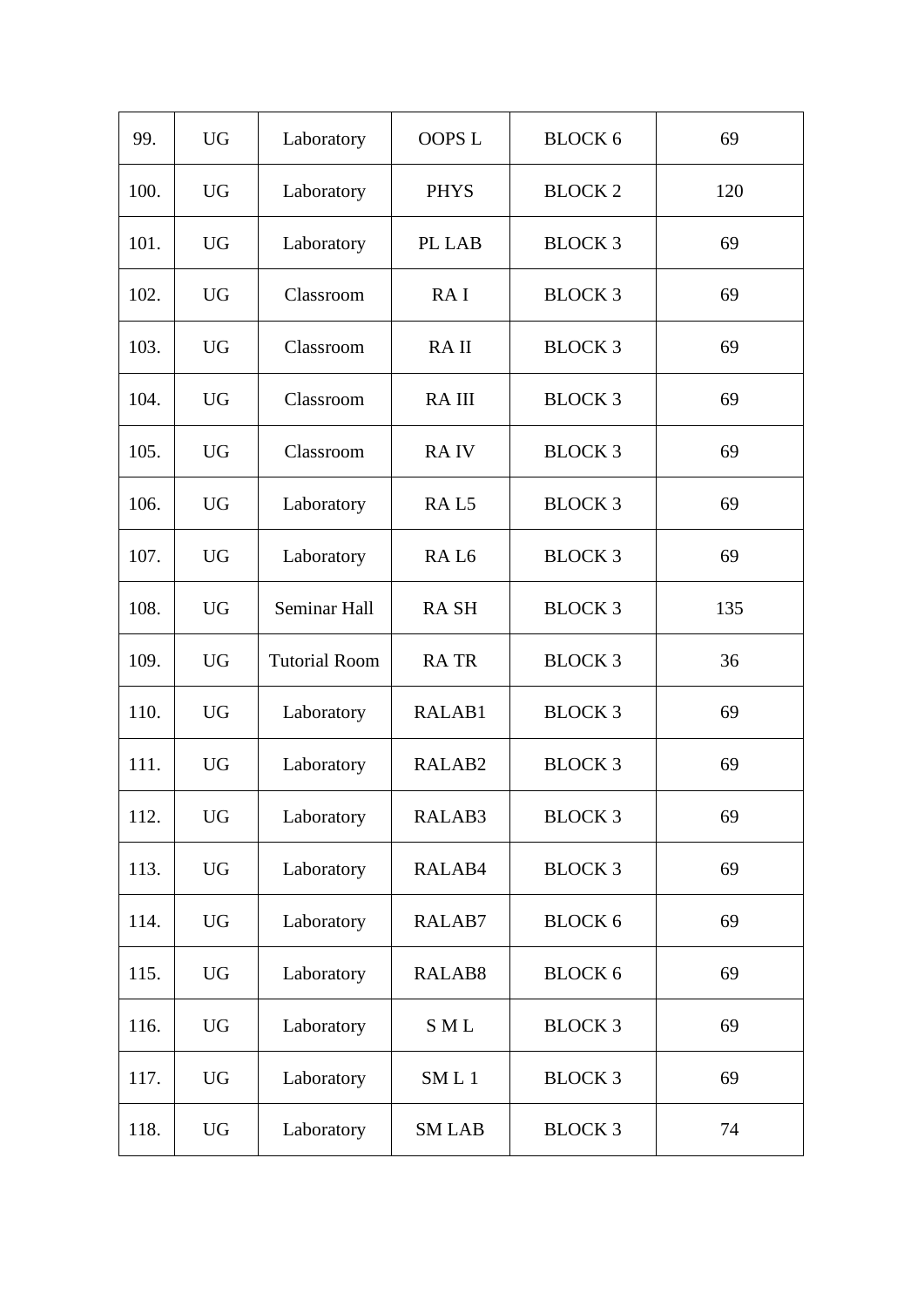| 119. | <b>UG</b> | Laboratory                   | SPI&II           | <b>BLOCK 3</b> | 69  |
|------|-----------|------------------------------|------------------|----------------|-----|
| 120. | <b>UG</b> | Laboratory                   | <b>SS LAB</b>    | <b>BLOCK 3</b> | 69  |
| 121. | <b>UG</b> | Laboratory                   | TER L            | <b>BLOCK 3</b> | 85  |
| 122. | <b>UG</b> | Laboratory                   | <b>VB LAB</b>    | <b>BLOCK 2</b> | 69  |
| 123. | <b>UG</b> | Laboratory                   | <b>VLSIL</b>     | <b>BLOCK 2</b> | 69  |
| 124. | <b>UG</b> | Additional<br><b>BLOCK 4</b> | WS A1            | <b>BLOCK4</b>  | 800 |
| 125. | <b>UG</b> | Laboratory                   | <b>WT LAB</b>    | <b>BLOCK 2</b> | 69  |
| 126. | PG        | Tutorial<br>Rooms - PG       | AETR2            | <b>BLOCK 2</b> | 36  |
| 127. | PG        | Laboratory                   | AP <sub>L</sub>  | <b>BLOCK 2</b> | 69  |
| 128. | PG        | Research<br>Laboratory       | <b>APRL</b>      | <b>BLOCK 2</b> | 69  |
| 129. | PG        | Laboratory                   | <b>AUTOL</b>     | <b>BLOCK 3</b> | 69  |
| 130. | PG        | Laboratory                   | CAD <sub>L</sub> | <b>BLOCK 6</b> | 69  |
| 131. | PG        | Classroom                    | CC I             | <b>BLOCK 3</b> | 69  |
| 132. | PG        | Classroom                    | CC II            | <b>BLOCK 3</b> | 69  |
| 133. | PG        | Laboratory                   | CC <sub>L1</sub> | <b>BLOCK 3</b> | 69  |
| 134. | PG        | Laboratory                   | CC <sub>L2</sub> | <b>BLOCK 3</b> | 69  |
| 135. | PG        | Seminar Hall                 | CC SH            | <b>BLOCK 3</b> | 135 |
| 136. | PG        | <b>Tutorial Room</b>         | <b>CC TR</b>     | <b>BLOCK 3</b> | 36  |
| 137. | PG        | Laboratory                   | <b>CIML</b>      | <b>BLOCK 3</b> | 69  |
| 138. | PG        | Research<br>Laboratory       | CSERL3           | <b>BLOCK 2</b> | 69  |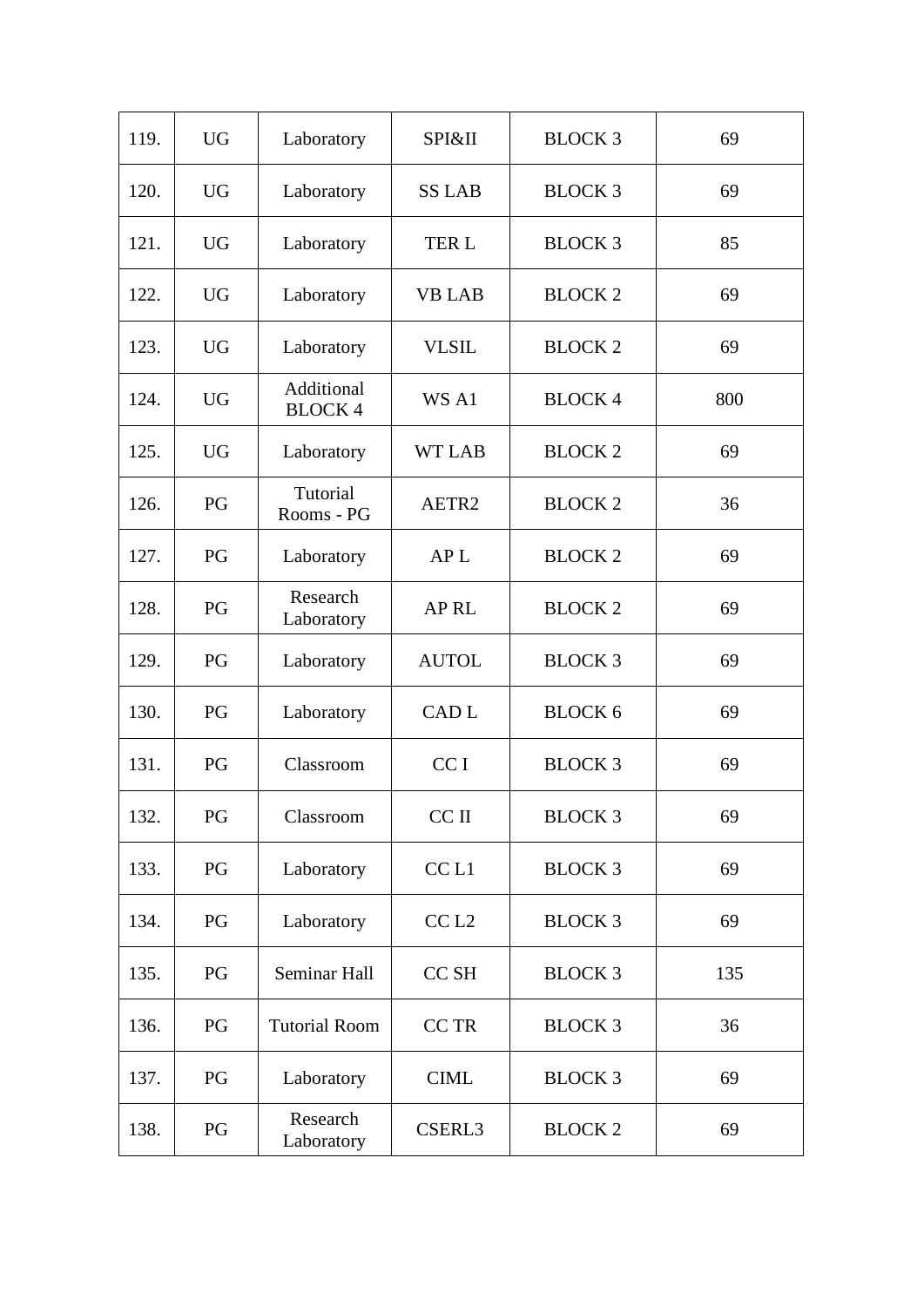| 139. | PG | Seminar Hall           | <b>CSESH</b>      | <b>BLOCK 2</b> | 135 |
|------|----|------------------------|-------------------|----------------|-----|
| 140. | PG | Tutorial<br>Rooms - PG | <b>CSETR</b>      | <b>BLOCK 2</b> | 36  |
| 141. | PG | Tutorial<br>Rooms - PG | CSETR2            | <b>BLOCK 6</b> | 36  |
| 142. | PG | Laboratory             | CYS <sub>L</sub>  | <b>BLOCK 2</b> | 69  |
| 143. | PG | Laboratory             | EAEL1             | <b>BLOCK 2</b> | 69  |
| 144. | PG | Laboratory             | EAEL2             | <b>BLOCK 2</b> | 69  |
| 145. | PG | Laboratory             | EAEL3             | <b>BLOCK 2</b> | 69  |
| 146. | PG | Seminar Hall           | <b>EAESH</b>      | <b>BLOCK 2</b> | 135 |
| 147. | PG | Tutorial<br>Rooms - PG | <b>EAETR</b>      | <b>BLOCK 2</b> | 36  |
| 148. | PG | <b>Guest Room</b>      | <b>GR</b>         | <b>BLOCK 1</b> | 69  |
| 149. | PG | Kitchen                | <b>KITCHE</b>     | <b>BLOCK 1</b> | 67  |
| 150. | PG | Classroom              | MBA C1            | <b>BLOCK 6</b> | 69  |
| 151. | PG | Classroom              | MBA <sub>C2</sub> | <b>BLOCK 6</b> | 69  |
| 152. | PG | Computer<br>Laboratory | MBA II            | <b>BLOCK 6</b> | 69  |
| 153. | PG | Computer<br>Laboratory | MBAL1             | <b>BLOCK 6</b> | 69  |
| 154. | PG | Laboratory             | MBA <sub>L2</sub> | <b>BLOCK 6</b> | 69  |
| 155. | PG | Laboratory             | MBA L3            | <b>BLOCK 6</b> | 69  |
| 156. | PG | Laboratory             | MBA <sub>L4</sub> | <b>BLOCK 6</b> | 69  |
| 157. | PG | Laboratory             | MBA <sub>L5</sub> | <b>BLOCK 3</b> | 69  |
| 158. | PG | Seminar Hall           | <b>MBA SH</b>     | <b>BLOCK 6</b> | 135 |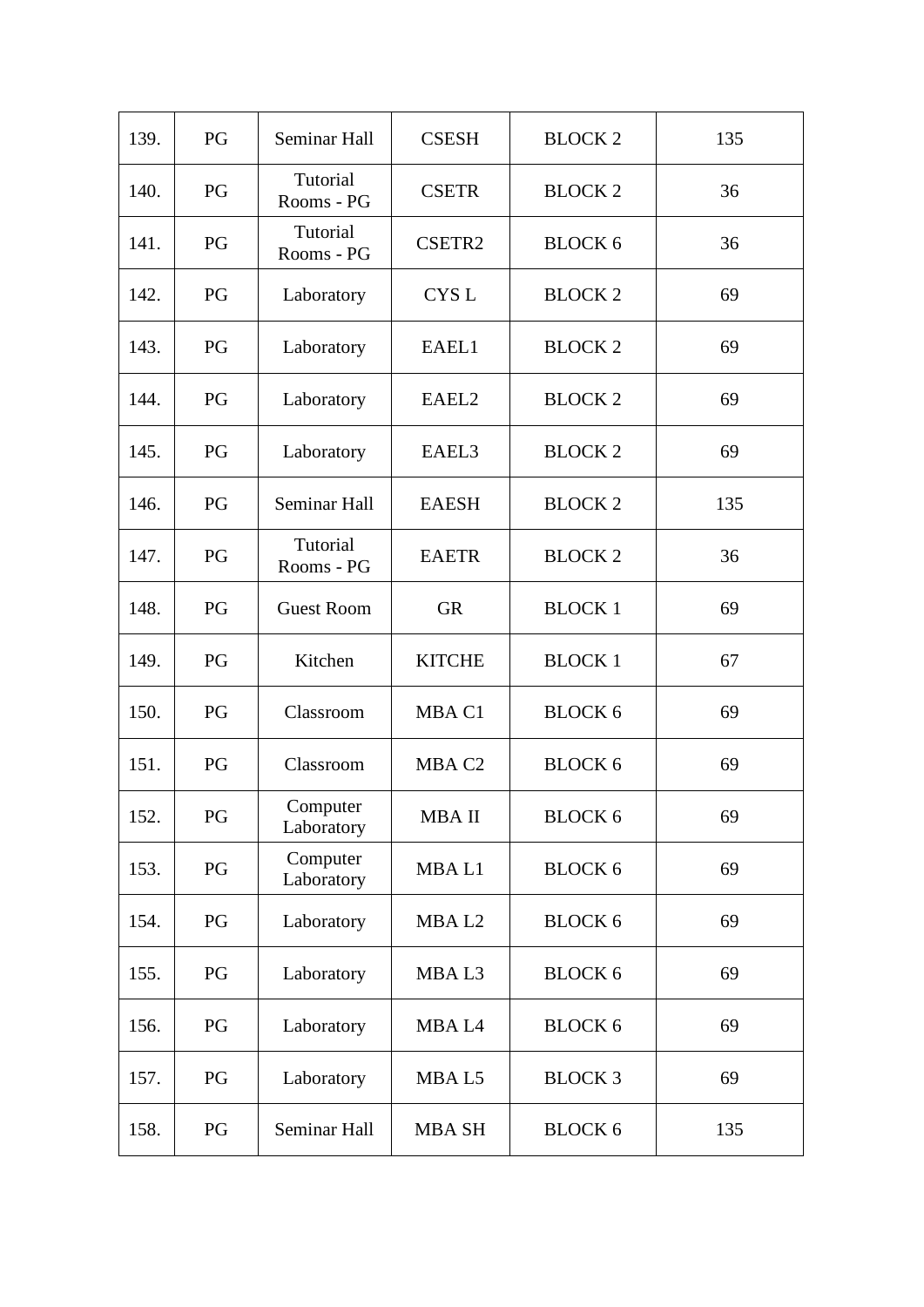| 159. | PG | Tutorial<br>Rooms - PG | <b>MBA TR</b>       | <b>BLOCK 6</b>                    | 36  |
|------|----|------------------------|---------------------|-----------------------------------|-----|
| 160. | PG | <b>Tutorial Room</b>   | <b>MBA TR2</b>      | <b>BLOCK 6</b>                    | 36  |
| 161. | PG | Classroom              | MCA <sub>I</sub>    | <b>BLOCK 6</b>                    | 69  |
| 162. | PG | Classroom              | MCA II              | <b>BLOCK 6</b>                    | 69  |
| 163. | PG | Computer<br>Laboratory | MCA III             | <b>BLOCK 6</b>                    | 69  |
| 164. | PG | Computer<br>Laboratory | <b>MCA IV</b>       | <b>BLOCK 6</b>                    | 69  |
| 165. | PG | <b>Tutorial Room</b>   | MCA TR <sub>2</sub> | <b>BLOCK 6</b>                    | 36  |
| 166. | PG | Seminar Hall           | <b>MCASH</b>        | <b>BLOCK 6</b>                    | 135 |
| 167. | PG | Tutorial<br>Rooms - PG | <b>MCATR</b>        | <b>BLOCK 6</b>                    | 36  |
| 168. | PG | Laboratory             | NET L               | <b>BLOCK 6</b>                    | 69  |
| 169. | PG | Laboratory             | <b>OM LAB</b>       | <b>BLOCK 6</b>                    | 69  |
| 170. | PG | Laboratory             | <b>OOADL</b>        | <b>BLOCK 6</b>                    | 69  |
| 171. | PG | Computer<br>Laboratory | <b>OOPSL</b>        | <b>BLOCK 6</b>                    | 69  |
| 172. | PG | Computer<br>Laboratory | <b>OS LAB</b>       | <b>BLOCK 6</b>                    | 69  |
| 173. | PG | Laboratory             | PLL                 | <b>BLOCK 6</b>                    | 69  |
| 174. | PG | Classroom              | PG CS1              | <b>MECHNAICAL</b><br><b>BLOCK</b> | 69  |
| 175. | PG | Classroom              | PG CS2              | <b>MECHNAICAL</b><br><b>BLOCK</b> | 69  |
| 176. | PG | Research<br>Laboratory | PG RL1              | <b>BLOCK 6</b>                    | 69  |
| 177. | PG | Tutorial<br>Rooms - PG | <b>PGCCTR</b>       | <b>BLOCK 3</b>                    | 36  |
| 178. | PG | Classroom              | PGCS 1              | <b>BLOCK 2</b>                    | 69  |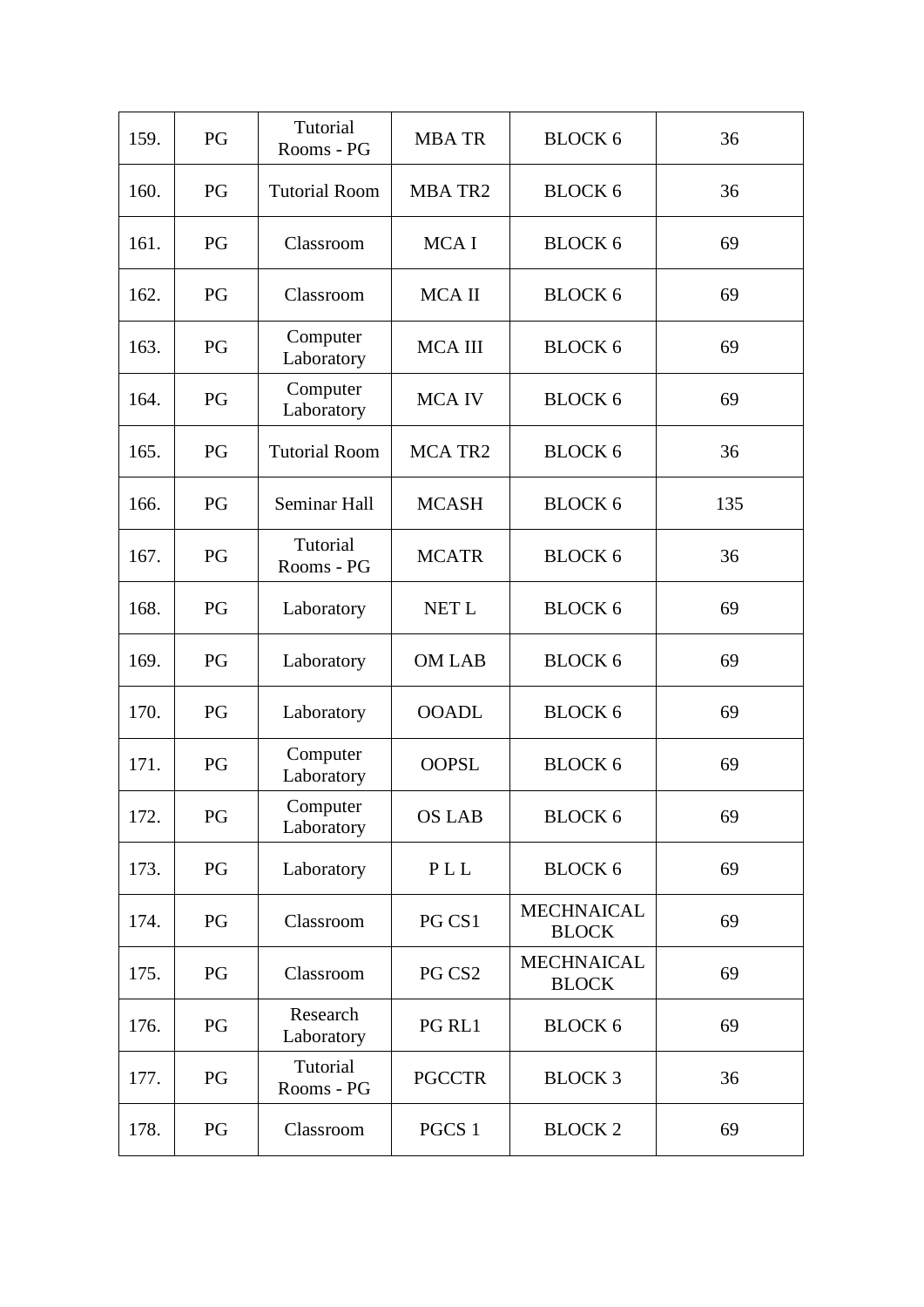| 179. | PG | Classroom              | PGCS <sub>2</sub> | <b>BLOCK 2</b> | 69  |
|------|----|------------------------|-------------------|----------------|-----|
| 180. | PG | Laboratory             | PGCSL1            | <b>BLOCK 2</b> | 69  |
| 181. | PG | Research<br>Laboratory | PGCSL2            | <b>BLOCK 2</b> | 69  |
| 182. | PG | Laboratory             | PGCSL3            | <b>BLOCK 2</b> | 69  |
| 183. | PG | Research<br>Laboratory | <b>PGCSRL</b>     | <b>BLOCK 3</b> | 67  |
| 184. | PG | Tutorial<br>Rooms - PG | <b>PGCST</b>      | <b>BLOCK 3</b> | 36  |
| 185. | PG | Tutorial<br>Rooms - PG | <b>PGCSTR</b>     | <b>BLOCK 3</b> | 69  |
| 186. | PG | Classroom              | <b>PGME I</b>     | <b>BLOCK 3</b> | 69  |
| 187. | PG | Classroom              | <b>PGMEI</b>      | <b>BLOCK 3</b> | 69  |
| 188. | PG | Classroom              | <b>PGMEII</b>     | <b>BLOCK 3</b> | 69  |
| 189. | PG | Seminar Hall           | <b>PGMESH</b>     | <b>BLOCK 3</b> | 135 |
| 190. | PG | Tutorial<br>Rooms - PG | <b>PGMETR</b>     | <b>BLOCK 3</b> | 36  |
| 191. | PG | Classroom              | <b>PGMII</b>      | <b>BLOCK 3</b> | 69  |
| 192. | PG | Tutorial<br>Rooms - PG | PGMTR2            | <b>BLOCK 3</b> | 36  |

### **8. Other Facilities**

| <b>Facilities</b>                                 | <b>Availability</b> |  |
|---------------------------------------------------|---------------------|--|
| <b>Potable Water Supply</b>                       | Yes                 |  |
| <b>Electric Supply</b>                            | Yes                 |  |
| Institution Web Site with Mandatory<br>Disclosure | Yes                 |  |
| Notice Boards                                     | Yes                 |  |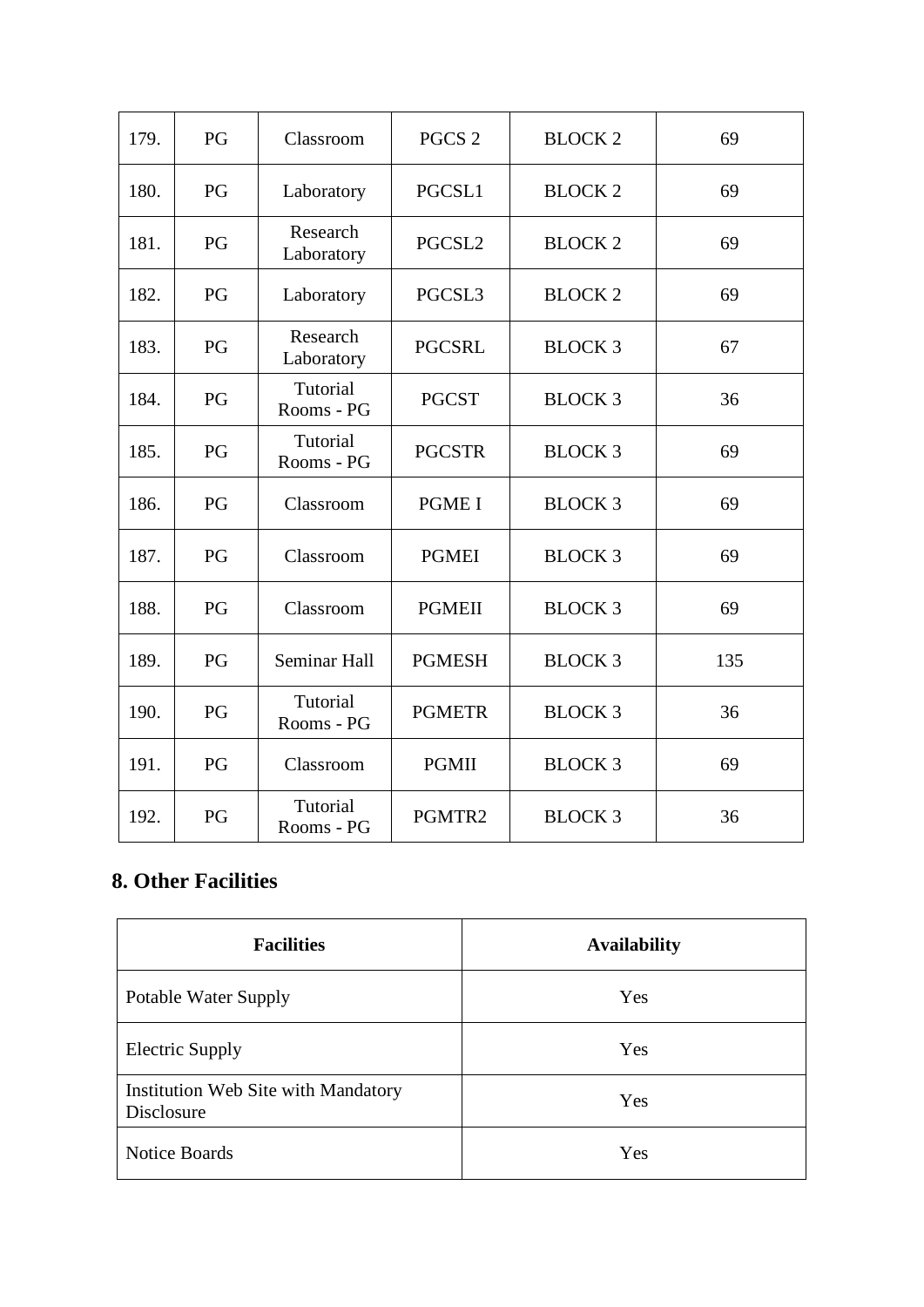| <b>Backup Electric Supply</b>                   | Yes |
|-------------------------------------------------|-----|
| General Insurance                               | Yes |
| <b>Insurance for Students</b>                   | Yes |
| <b>Public Announcement System</b>               | Yes |
| LCD (or similar) projectors in class rooms      | Yes |
| Telephone & FAX                                 | Yes |
| <b>Barrier free Environment</b>                 | Yes |
| All Weather Approach (Road Motorised)           | Yes |
| Group Insurance                                 | Yes |
| <b>Establishment of Grievance Redressal</b>     | Yes |
| Committee                                       | Yes |
| <b>Safety Provisions</b>                        | Yes |
| <b>Transport Facility</b>                       | Yes |
| First Aid, Medical and Counseling<br>Facilities | Yes |
| Sewage Disposal System                          | Yes |
| <b>Vehicle Parking</b>                          | Yes |
| <b>Stand Alone Language Laboratory</b>          | Yes |
| Display of Courses and approved Intake          | Yes |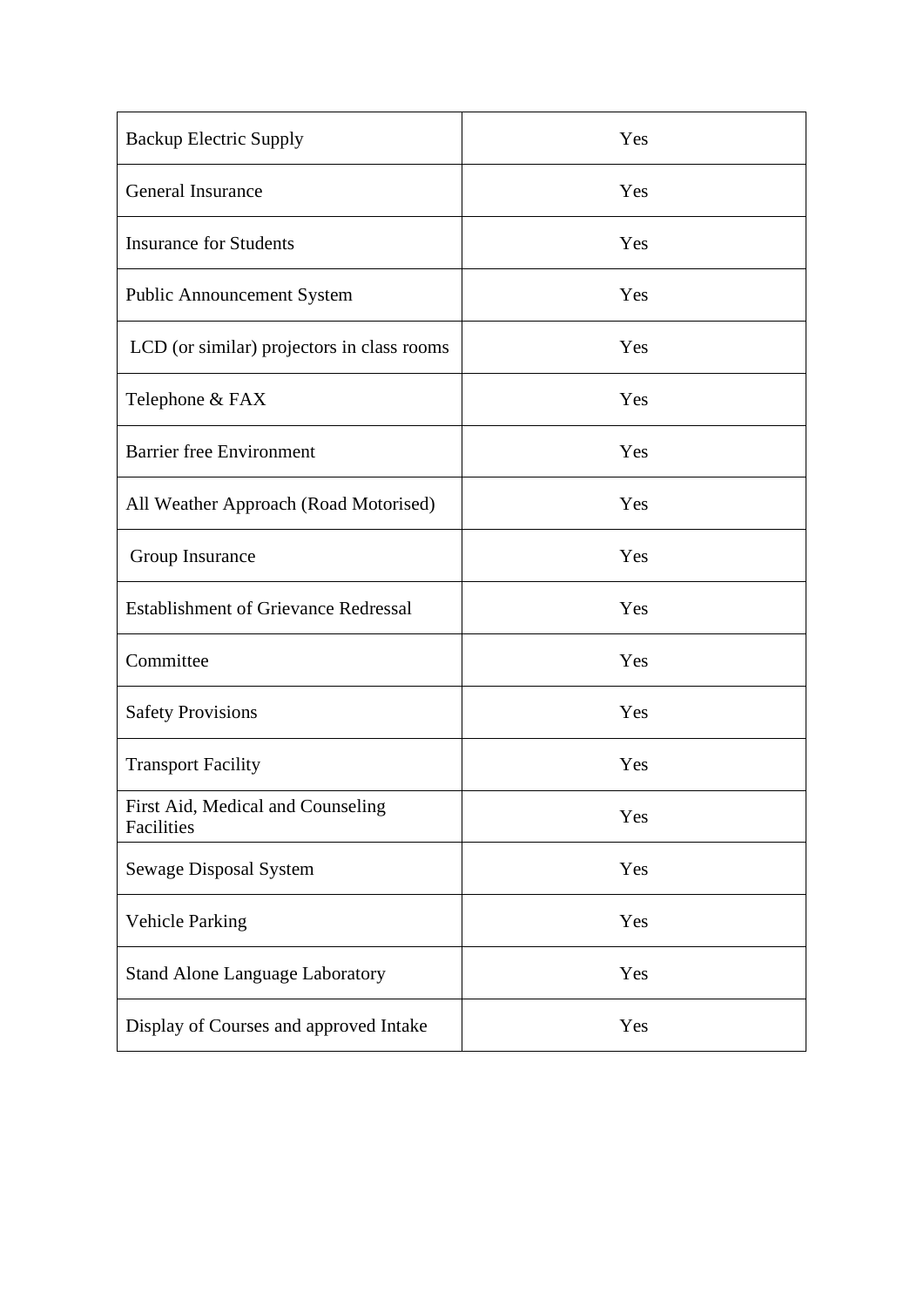#### **9. Books and Journals**

| <b>Program Category</b>           | <b>Titles</b> | <b>Volumes</b> |
|-----------------------------------|---------------|----------------|
| <b>Engineering and Technology</b> | 5982          | 29857          |
| <b>Computer Applications</b>      | 1122          | 3987           |
| <b>Management Studies</b>         | 1062          | 4457           |

## **10. Computational Facilities**

| No of PCs for Students              | 425 |
|-------------------------------------|-----|
| No of PCs in Library                | 20  |
| No of PCs in Administrative Office  | 12  |
| No of PCs for Faculty Members       | 30  |
| No of Printers for Students         | 25  |
| No of Licensed Application Software | 55  |
| No of Licensed System Software      | 10  |

#### **11. Internet Connection Details**

| Sl.No | Service Provider | <b>Bandwidth in Mbps</b> |
|-------|------------------|--------------------------|
|       | <b>INFONET</b>   | 41                       |

#### **12. Hostel Facilities**

| Sl. No | <b>Hostel Type</b> | <b>Building Number</b> | <b>No of Rooms</b> |
|--------|--------------------|------------------------|--------------------|
| 1.     | Boy's hostel       | Block 7                | 55                 |
| 2.     | Girl's hostel      | Block 8                | 20                 |